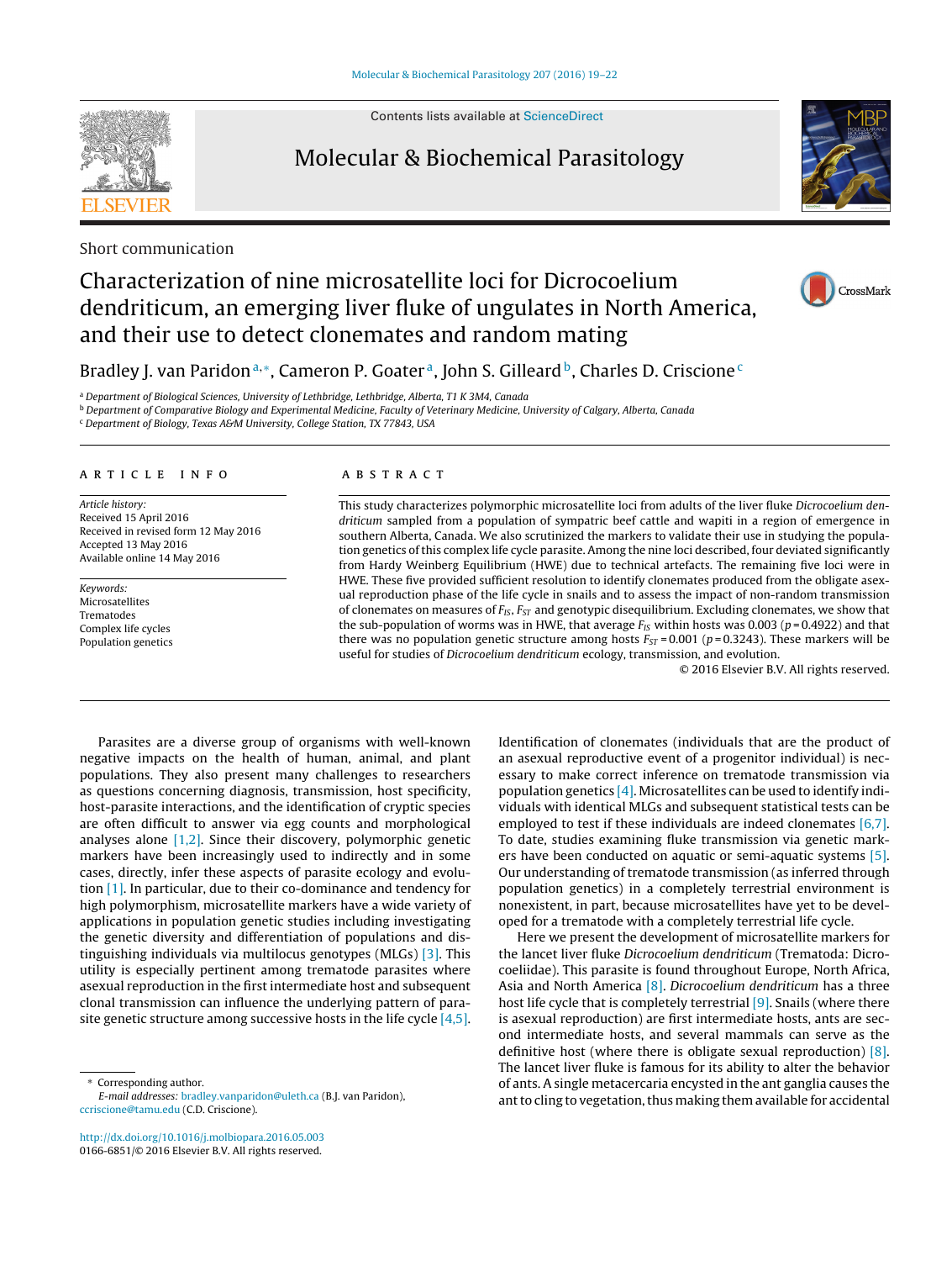ingestion by grazing mammals  $[8]$ . Once metacercariae are ingested by definitive hosts, juveniles emerge and migrate to the bile ducts where they develop to into adults. Infection in a range of ungulate definitive hosts is associated with anemia, edema emaciation, cirrhosis of the liver and in high-intensity infections, photosensitization [\[10,11\].](#page-2-0) Dicrocoelium dendriticum is an invasive species in North America, first described on the eastern coast of the continent in the 1950s [\[12\].](#page-3-0) Since then, sporadic reports have found it as far as the western coast of North America [\[13,14\].](#page-3-0) In 1990, it was first reported in Cypress Hills Provincial Park, Alberta, Canada where it can now be found in sympatric elk, cattle, and deer [\[15\].](#page-3-0)

All samples used in this study came from ongoing surveys involving sympatric elk and cattle in the Cypress Hills Interprovincial Park, Alberta, Canada (49◦ 30 N 110◦ W). Adult worms were recovered via dissections of purchased cattle livers and hunter shot elk following Goater and Colwell [\[15\].](#page-3-0) An initial library enriched for microsatellites was constructed using Illumina MiSeq next generation sequencing to identify di-, tri-, tetra- and pentamer repeats throughout the genome of D.dendriticum. Library construction and sequencing was conducted by S. Bogdanowicz at the Evolutionary Genetics Core Facility at Cornell University, USA using the methods described in Nali et al. [\[16\].](#page-3-0) Potential microsatallite loci with sizes of 150–450 bp were selected for primer design. Testing and optimization of microsatellite loci was performed on a dataset of 66 adult worms collected from 4 elk livers and 3 cattle livers from Cypress Hills Provincial Park. Worms were lysed in lysis buffer and Protinease K (10 mg/ml, New England Biolabs). Lysis buffer contained 50 mM KCL, 10 mM Tris (pH 8.3), 2.5 mM  $MgCl_2$ , 0.045% Nonidet p-40, 0.45% Tween  $-20$ , 0.01% gelatin and dH<sub>2</sub>O in 50 ml volumes. Samples were lysed in 50  $\mu$ l for 98 min at 60 °C followed by 15 min at 94 ◦C then stored at −20 ◦C. PCR reactions were carried out in reaction mixtures of 25  $\mu$ l containing final concentrations of 1X Thermopol reaction buffer (New England Biolabs), 2 mM MgSO<sub>4</sub>,  $100 \,\mu$ M dNTPs, 0.1  $\mu$ M 6-FAM labelled forward primer and reverse primers, 1.25U Taq DNA polymerase at 5000U/ml (New England Biolabs). Thermo cycling condition were 94 ◦C for 3 min followed by 35 cycles of 94 $^{\circ}$ C for 30 s, 54 $^{\circ}$ C for 30 s and 72 $^{\circ}$ C for 1 min with a final extension of 72◦ C for 10 min. Products were then analysed on an Applied Biosystems 3500xl sequencer and sized using Genescan 500 (-250) LIZ size standard (Applied Biosystems) and scored manually using GeneMapper 4.1 (Applied Biosystems).

Gene diversity of each locus  $(H_s)$  as well as estimates and tests of  $F_{IS}$  and  $F_{ST}$  were conducted using FSTAT (Goudet, 1995). Significance of average within-host  $F_{IS}$  per locus and  $F_{ST}$  among hosts were determined using 10,000 randomizations of alleles among individual worms within hosts and of genotypes among hosts, respectively. Genotypic equilibrium (GD) between pairs of loci was tested in GENEPOP 4.2 (Markov chain parameters: 1000 dememorizations; 100 batches; 1000 iterations) (Rousset, 2008). We also tested for identity disequilibrium (ID), i.e., correlations in heterozygosity among different loci that result from non-random mating such as partial selfing [\[17\].](#page-3-0) ID is not affected by scoring artefacts such as null alleles. Thus, comparison of ID with  $F_{IS}$  is a useful means of determining if single locus estimates of  $F_{IS}$  are artificially elevated due to technical artefacts or are high due to real biological phenomena such as self-mating  $[17]$ . ID was tested with 1000 iterations of resampling the single locus genotypes among individuals in the population using RMES [\[17\].](#page-3-0) GENCLONE 2.0 was used to identify individuals with the same MLG and test whether or not identical MLGs arose via asexual reproduction [\[7\].](#page-2-0) Clonemate testing is determined by calculating  $P_{sex}$  which is the probability of observing n copies of a MLG in a sample size N given sexual reproduction (significance determined with  $P_{sex}$  < 0.05). If the  $P_{sex}$  of a multicopy MLG at  $n = 2$  is significant, it can be taken that all copies of this MLG are the result of asexual propagation  $[6]$ .

Our initial library construction yielded 4517 potential microsatellite loci. Of these, 101 loci were tested on a random subset of the dataset ( $n = 10$ ) using unlabeled primers and visualized on 2% agarose gel to confirm amplification and presence of only a single product. Of these, nine loci were found to be polymorphic, reliably amplified in all individuals, and provide unambiguous genotyping profiles (Supplementary Data).

The initial data analysis tested the average within-host  $F_{IS}$  per locus using all 9 loci and all 66 individuals. A wide range of  $F_{IS}$  values was observed (-0.077-0.526) with 4 loci testing significantly greater than  $0$  ( $p$  < 0.05) and 5 loci not significant. Such a large variation in  $F_{IS}$  values among loci is atypical for a given mating system and therefore, could be caused by a number of factors such as clonal structure, null alleles, mating system, or cryptic structure [\[18\].](#page-3-0) To determine the potential factor(s) that may be causing this variation, we used a multistep approach described below.

First, individuals with missing data were removed resulting in a data set of  $n = 58$  individuals. Removal was necessary as  $P_{sex}$  cannot be calculated on individuals with missing data. Among these 58 individuals there were 52 unique MLGs where 4 MLGs had more than copy. At this point we note that testing for the significance of clonemates (i.e., calculating  $P_{sex}$ ) relies on the estimation of allele frequencies from a given population. If there is population structuring, then within subpopulation allele frequencies need to be used to test for clonemates by subpopulation, otherwise  $P_{sex}$  will be biased towards significance. However, clonemates themselves could drive among-host structure  $[4]$ . Thus, as noted by Criscione et al.  $[18]$ , the presence of clonemates creates a 'catch-22' as how does one testfor clones if there is structure among hosts (not due to clonal transmission) while at the same time addressing if there is structure among hosts that is due to the presence of clonemates? We followed a similar approach used by Criscione et al.  $[18]$  by determining the influence of having repeated MLGs in the data set compared to a data set where repeated MLGs were reduced to single copy within individual hosts. Thus, a second dataset was made where repeated MLGs were reduced to one copy within each host ( $n = 52$ ). Genetic structuring among hosts was then tested on both datasets. In the complete dataset ( $n = 58$ ), significant structure among hosts was found (multilocus  $F_{ST}$  = 0.02 ( $p$  = 0.0001)), whereas when MLGs were reduced to only unique copies within hosts  $(n=52)$ , there was no significant among-host structure (multilocus  $F_{ST} = 0.003$  $(p = 0.8060)$ ). This pattern indicates that the presence of clonemates is likely driving the significance of  $F_{ST}$ . Therefore, one can conclude that all worms are from the same population, as transmission prior to asexual reproduction is random  $[4,5]$ .

Next, using the same two data sets above, we ignored the among-host division of worms and analysed the datasets as a single population to test  $F_{IS}$  across loci. Whether repeated copies of MLGs were included or not, there remained extensive variation in  $F_{IS}$  among loci (-0.032 to 0.514 when n = 58, and -0.002 to 0.491 when  $n = 52$ ; 4 loci still tested significantly greater than 0 in both data sets). [Table](#page-2-0) 1 shows the  $F_{IS}$  estimates from the reduced data set. In contrast, GD was significant in 15 of 36 pairwise comparisons in the complete data set ( $n = 58$ ), whereas this fell to 1 of 36 (a number expected by chance alone with  $\alpha$  = 0.05) with repeated copies of MLGs reduced ( $n = 52$ ). The lack of linkage disequilibrium (LD) in the reduced data sets suggests the presence of clonemates is driving the excess LD in the complete data set  $[19]$ . Moreover, the lack of LD in the reduced data set suggests that there is no underlying cryptic population structure as population admixture would cause LD.

To determine if technical issues were the cause of variation in  $F_{IS}$  values, we tested whether ID was significant in the reduced data set ( $n = 52$ ).  $\hat{g}_2$ , the estimator of the two-locus heterozygosity dis-equilibrium [\[17\],](#page-3-0) was not significantly greater than 0 ( $p = 0.774$ ). Thus, there was no evidence of non-random mating such as might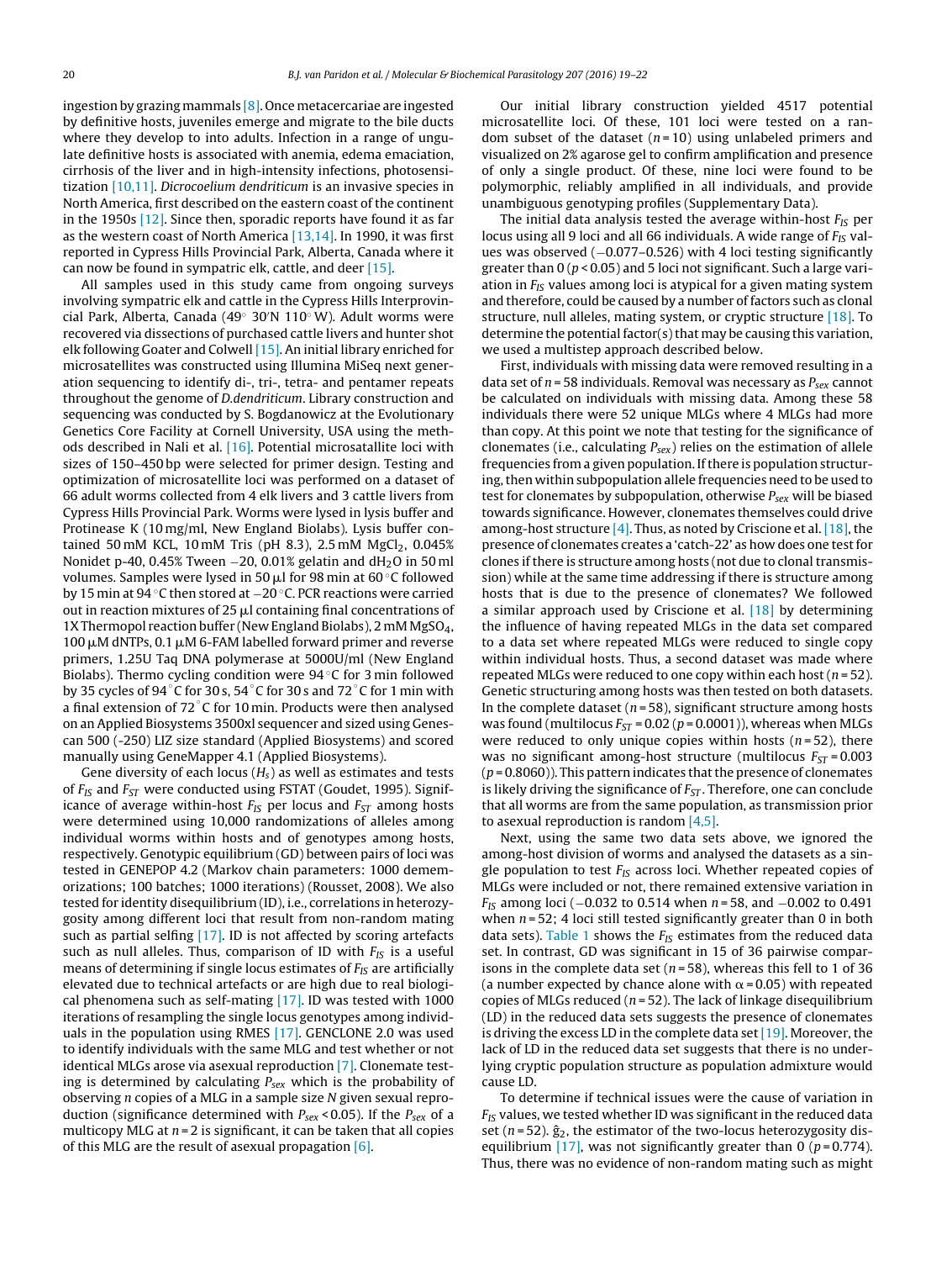#### <span id="page-2-0"></span>**Table 1**

Characteristics of nine polymorphic loci isolated from D. dendriticum based on dataset with clones reduced to one copy  $(n=52)$  T<sub>a</sub>. annealing temperature; Na: number of alleles;  $H_s$ : gene diversity;  $F_{IS}$ : inbreeding coefficient (values in bold are significantly greater than zero).

| Locus  | GenBank  | Repeat Motif | Primer 5/-3/                                        | $i_a$ (C) | Na | H <sub>c</sub> | Size Range (bp) | $F_{IS}$ |
|--------|----------|--------------|-----------------------------------------------------|-----------|----|----------------|-----------------|----------|
| DdMs21 | KU094045 | AAC          | F.AACCTTGCCGTCTTCATTGATAC R:CGCTTTGCTCTGATTTCAAATGG | 54        | 11 | 0.779          | $311 - 366$     | 0.086    |
| DdMs28 | KU094044 | <b>ATCT</b>  | F:GATCACTCAGAGCGCTTTAAGTC R:CAACAATGCACTTTCGTCACTTC | 54        | q  | 0.811          | 344-366         | $-0.068$ |
| DdMs43 | KU094043 | AAC          | E:TTGACTAGAGCCACCACAATTAG R:CCCACCCGTCCTTGTTAATAATC | 54        |    | 0.621          | 463-481         | 0.442    |
| DdMs44 | KU094042 | AAC          | E:TGGAAGCCACGATTAAACTTAGCR:TATGGTGCCAGAATTGAAACGAG  | 54        | 20 | 0.919          | 248-346         | 0.414    |
| DdMs60 | KU094041 | AAC          | E TGTGGAAACTTATCAAACACTGC R:AACTACTGACCGATTTGCTTGTC | 54        | 11 | 0.805          | 243-288         | $-0.027$ |
| DdMs70 | KU094040 | AC           | F:TAAAGCAACACCATGAGTAGCACR:TAGCAACGTAACGAGAACCAATG  | 54        | 16 | 0.895          | $145 - 196$     | 0.055    |
| DdMs89 | KU094039 | AC           | E TTTCTGAACTCCGAACAACAGG R TGCCATAGTGCCAACAGAATATC  | 54        | q  | 0.793          | 169-185         | 0.491    |
| DdMs93 | KU094038 | AC           | F:CAAGTAAGGCGTTTCAGTTCCTC R:GCTCCAGTATCAAATTCGTGAC  | 54        | 13 | 0.686          | 180-237         | 0.244    |
| DdMs95 | KU094037 | AGr          | F:CATCGCGAAGTAACTTGATTAGC R:AACTACACTGTTCGTACACTGGG | 54        | q  | 0.653          | 285-301         | $-0.002$ |

occur with self-mating. Because ID is not biased by technical errors such as null amplification and because there was no evidence of cryptic structure (i.e., no LD), we were left with the conclusion that the significant  $F_{IS}$  values for the 4 loci DdMs43, DdMs44, DdMs89 and DdMs93 (Table 1) were caused by technical artefacts.

Now that we identified the variation in  $F_{IS}$  values was likely due to technical issues, we wanted to re-examine the data to interpret the biology of D. dendriticum. Thus, we repeated the above analyses using only the five loci (DdMs21, DdMs28, DdMs60, DdMs70 and DdMs95) that were in Hardy-Weinberg Equilibrium (HWE). Using only these five loci, we had a data set with no missing data of  $n = 63$  individuals among which there were 55 unique MLGs where all 6 MLGs present in more than one copy had  $P_{sex}$  < 0.05. In re-examining structure among hosts, when all clonemates are included ( $n = 63$ ), the average  $F_{IS}$  within hosts was 0 ( $p = 0.6876$ ) and there was significant structure among hosts,  $F_{ST}$  = 0.015 ( $p$  = 0.0025). When only one individual of a set of clonemates was retained within a host ( $n = 55$ ), average  $F_{IS}$  within hosts remained low at 0.003 ( $p = 0.4922$ ), but structure among hosts disappeared,  $F_{ST}$  = 0.001 (p = 0.3243). In all cases where there were clonemates, the clonemates were in the same host individual. Thus, our results confirm the theoretical predictions of Prugnolle et al. [4] that when there is little dispersion of clonemates after asexual reproduction in the first host (i.e., there is clumped clonal transmission), there will be significant genetic structure among subsequent hosts in the life cycle. In looking at the influence of clonemates on LD, we see that 8 of 10 pairwise comparisons had significant GD  $(p < 0.05)$  when including clonemates (n = 63; treating the data set as one population). If only one representative of each clonemate is retained ( $n = 55$ ), then none of the pairwise comparisons were significant. Thus, again, sampling of clonemates will lead to LD.

Given the above results, we conclude that there is random mating among the adult population of flukes and random transmission of flukes prior to infection of the snail first host. After asexual reproduction in the snail host, however, there is some significant clonal transmission such that clonemates end up in the same definitive host more often than expected by chance alone. This pattern of clonaltransmission implies that clonemates originating from snails would also be common in metacercariae subpopulations in ants. This prediction remains to be tested. Moreover, although we found that some loci may have technical issues, we ended up with five polymorphic loci that alone had enough power (likely due to their high polymorphism) to statistically detect the presence of clonemates. All nine polymorphic microsatellite loci are reported for D. dendriticum. These new markers will be valuable to study the population genetics, life cycle and global spread of this emerging trematode. In particular, these loci could be used in assignment tests to potential identify the source population(s) of the invasion in North America. From an ecological perspective, these markers will enable us to test if trematode clonal transmission varies in a terrestrial environment compared to aquatic environments. From an evolutionary perspective, moreover, these markers will enable

us to address a long standing question of kin selection regarding the appearance of altruistic self-sacrificing behavior by the single worm that infects ant brains and alters their behavior. Lastly, whenever there is a large amount of variation in  $F_{IS}$  among loci, one should be suspect [\[18,20\].](#page-3-0) Our study highlights how new markers need to be thoroughly scrutinized as both technical (e.g., null alleles) and biological factors can cause deviations from HWE.

#### **Acknowledgments**

We would like to acknowledge Steve Bogdanowicz at the Evolutionary Genetics Core Facility at Cornell University, USA for completing the initial library construction. This work was funded in part by a grant from the National Centre for Veterinary Parasitology. C.D.C. is supported by a <National Science Foundation grant (DEB 1145508), JG by the Natural Sciences and Engineering Research Council of Canada (NSERC) (Grant number RGPIN/371529-2209). B. van Paridon is a member of the NSERC-CREATE Host Pathogen Interactions (HPI) graduate training program at the University of Calgary.

#### **Appendix A. Supplementary data**

Supplementary data associated with this article can be found, in the online version, at [http://dx.doi.org/10.1016/j.molbiopara.2016.](http://dx.doi.org/10.1016/j.molbiopara.2016.05.003) [05.003](http://dx.doi.org/10.1016/j.molbiopara.2016.05.003).

### **References**

- [1] [C.D.](http://refhub.elsevier.com/S0166-6851(16)30054-8/sbref0005) [Criscione,](http://refhub.elsevier.com/S0166-6851(16)30054-8/sbref0005) [R.](http://refhub.elsevier.com/S0166-6851(16)30054-8/sbref0005) [Poulin,](http://refhub.elsevier.com/S0166-6851(16)30054-8/sbref0005) [M.S.](http://refhub.elsevier.com/S0166-6851(16)30054-8/sbref0005) [Blouin,](http://refhub.elsevier.com/S0166-6851(16)30054-8/sbref0005) [Molecular](http://refhub.elsevier.com/S0166-6851(16)30054-8/sbref0005) [ecology](http://refhub.elsevier.com/S0166-6851(16)30054-8/sbref0005) [of](http://refhub.elsevier.com/S0166-6851(16)30054-8/sbref0005) [parasites:](http://refhub.elsevier.com/S0166-6851(16)30054-8/sbref0005) [elucidating](http://refhub.elsevier.com/S0166-6851(16)30054-8/sbref0005) [ecological](http://refhub.elsevier.com/S0166-6851(16)30054-8/sbref0005) [and](http://refhub.elsevier.com/S0166-6851(16)30054-8/sbref0005) [microevolutionary](http://refhub.elsevier.com/S0166-6851(16)30054-8/sbref0005) [processes,](http://refhub.elsevier.com/S0166-6851(16)30054-8/sbref0005) [Mol.](http://refhub.elsevier.com/S0166-6851(16)30054-8/sbref0005) [Ecol.](http://refhub.elsevier.com/S0166-6851(16)30054-8/sbref0005) [14](http://refhub.elsevier.com/S0166-6851(16)30054-8/sbref0005) [\(8\)](http://refhub.elsevier.com/S0166-6851(16)30054-8/sbref0005) [\(2005\)](http://refhub.elsevier.com/S0166-6851(16)30054-8/sbref0005) [2247–2257.](http://refhub.elsevier.com/S0166-6851(16)30054-8/sbref0005)
- [2] [A.J.](http://refhub.elsevier.com/S0166-6851(16)30054-8/sbref0010) [Lymbery,](http://refhub.elsevier.com/S0166-6851(16)30054-8/sbref0010) [R.C.A.](http://refhub.elsevier.com/S0166-6851(16)30054-8/sbref0010) [Thompson,](http://refhub.elsevier.com/S0166-6851(16)30054-8/sbref0010) [The](http://refhub.elsevier.com/S0166-6851(16)30054-8/sbref0010) [molecular](http://refhub.elsevier.com/S0166-6851(16)30054-8/sbref0010) [epidemiology](http://refhub.elsevier.com/S0166-6851(16)30054-8/sbref0010) [of](http://refhub.elsevier.com/S0166-6851(16)30054-8/sbref0010) [parasite](http://refhub.elsevier.com/S0166-6851(16)30054-8/sbref0010) [infections:](http://refhub.elsevier.com/S0166-6851(16)30054-8/sbref0010) [tools](http://refhub.elsevier.com/S0166-6851(16)30054-8/sbref0010) [and](http://refhub.elsevier.com/S0166-6851(16)30054-8/sbref0010) [applications,](http://refhub.elsevier.com/S0166-6851(16)30054-8/sbref0010) [Mol.](http://refhub.elsevier.com/S0166-6851(16)30054-8/sbref0010) [Biochem.](http://refhub.elsevier.com/S0166-6851(16)30054-8/sbref0010) [Parasitol.](http://refhub.elsevier.com/S0166-6851(16)30054-8/sbref0010) [181](http://refhub.elsevier.com/S0166-6851(16)30054-8/sbref0010) [\(2\)](http://refhub.elsevier.com/S0166-6851(16)30054-8/sbref0010) [\(2012\)](http://refhub.elsevier.com/S0166-6851(16)30054-8/sbref0010) [102–116.](http://refhub.elsevier.com/S0166-6851(16)30054-8/sbref0010)
- [3] [K.A.](http://refhub.elsevier.com/S0166-6851(16)30054-8/sbref0015) [Selkoe,](http://refhub.elsevier.com/S0166-6851(16)30054-8/sbref0015) [R.J.](http://refhub.elsevier.com/S0166-6851(16)30054-8/sbref0015) [Toonen,](http://refhub.elsevier.com/S0166-6851(16)30054-8/sbref0015) [Microsatellites](http://refhub.elsevier.com/S0166-6851(16)30054-8/sbref0015) [for](http://refhub.elsevier.com/S0166-6851(16)30054-8/sbref0015) [ecologists:](http://refhub.elsevier.com/S0166-6851(16)30054-8/sbref0015) [a](http://refhub.elsevier.com/S0166-6851(16)30054-8/sbref0015) [practical](http://refhub.elsevier.com/S0166-6851(16)30054-8/sbref0015) [guide](http://refhub.elsevier.com/S0166-6851(16)30054-8/sbref0015) [to](http://refhub.elsevier.com/S0166-6851(16)30054-8/sbref0015) [using](http://refhub.elsevier.com/S0166-6851(16)30054-8/sbref0015) [and](http://refhub.elsevier.com/S0166-6851(16)30054-8/sbref0015) [evaluating](http://refhub.elsevier.com/S0166-6851(16)30054-8/sbref0015) [microsatellite](http://refhub.elsevier.com/S0166-6851(16)30054-8/sbref0015) [markers,](http://refhub.elsevier.com/S0166-6851(16)30054-8/sbref0015) [Ecol.](http://refhub.elsevier.com/S0166-6851(16)30054-8/sbref0015) [Lett.](http://refhub.elsevier.com/S0166-6851(16)30054-8/sbref0015) [9](http://refhub.elsevier.com/S0166-6851(16)30054-8/sbref0015) [\(5\)](http://refhub.elsevier.com/S0166-6851(16)30054-8/sbref0015) [\(2006\)](http://refhub.elsevier.com/S0166-6851(16)30054-8/sbref0015) 615-629.
- [4] [F.](http://refhub.elsevier.com/S0166-6851(16)30054-8/sbref0020) [Prugnolle,](http://refhub.elsevier.com/S0166-6851(16)30054-8/sbref0020) [H.](http://refhub.elsevier.com/S0166-6851(16)30054-8/sbref0020) [Liu,](http://refhub.elsevier.com/S0166-6851(16)30054-8/sbref0020) [T.](http://refhub.elsevier.com/S0166-6851(16)30054-8/sbref0020) [de](http://refhub.elsevier.com/S0166-6851(16)30054-8/sbref0020) [Meeus,](http://refhub.elsevier.com/S0166-6851(16)30054-8/sbref0020) F. [Balloux,](http://refhub.elsevier.com/S0166-6851(16)30054-8/sbref0020) [Population](http://refhub.elsevier.com/S0166-6851(16)30054-8/sbref0020) [genetics](http://refhub.elsevier.com/S0166-6851(16)30054-8/sbref0020) [of](http://refhub.elsevier.com/S0166-6851(16)30054-8/sbref0020) [complex](http://refhub.elsevier.com/S0166-6851(16)30054-8/sbref0020) [life-cycle](http://refhub.elsevier.com/S0166-6851(16)30054-8/sbref0020) [parasites:](http://refhub.elsevier.com/S0166-6851(16)30054-8/sbref0020) [an](http://refhub.elsevier.com/S0166-6851(16)30054-8/sbref0020) [illustration](http://refhub.elsevier.com/S0166-6851(16)30054-8/sbref0020) [with](http://refhub.elsevier.com/S0166-6851(16)30054-8/sbref0020) [trematodes,](http://refhub.elsevier.com/S0166-6851(16)30054-8/sbref0020) [Int.](http://refhub.elsevier.com/S0166-6851(16)30054-8/sbref0020) [J.](http://refhub.elsevier.com/S0166-6851(16)30054-8/sbref0020) [Parasitol.](http://refhub.elsevier.com/S0166-6851(16)30054-8/sbref0020) [35](http://refhub.elsevier.com/S0166-6851(16)30054-8/sbref0020) [\(3\)](http://refhub.elsevier.com/S0166-6851(16)30054-8/sbref0020) [\(2005\)](http://refhub.elsevier.com/S0166-6851(16)30054-8/sbref0020) [255–263.](http://refhub.elsevier.com/S0166-6851(16)30054-8/sbref0020)
- [5] [M.J.](http://refhub.elsevier.com/S0166-6851(16)30054-8/sbref0025) [Gorton,](http://refhub.elsevier.com/S0166-6851(16)30054-8/sbref0025) [E.L.](http://refhub.elsevier.com/S0166-6851(16)30054-8/sbref0025) [Kasl,](http://refhub.elsevier.com/S0166-6851(16)30054-8/sbref0025) [J.T.](http://refhub.elsevier.com/S0166-6851(16)30054-8/sbref0025) [Detwiler,](http://refhub.elsevier.com/S0166-6851(16)30054-8/sbref0025) [C.D.](http://refhub.elsevier.com/S0166-6851(16)30054-8/sbref0025) [Criscione,](http://refhub.elsevier.com/S0166-6851(16)30054-8/sbref0025) [Testing](http://refhub.elsevier.com/S0166-6851(16)30054-8/sbref0025) [local-scale](http://refhub.elsevier.com/S0166-6851(16)30054-8/sbref0025) [panmixia](http://refhub.elsevier.com/S0166-6851(16)30054-8/sbref0025) [provides](http://refhub.elsevier.com/S0166-6851(16)30054-8/sbref0025) [insights](http://refhub.elsevier.com/S0166-6851(16)30054-8/sbref0025) [into](http://refhub.elsevier.com/S0166-6851(16)30054-8/sbref0025) [the](http://refhub.elsevier.com/S0166-6851(16)30054-8/sbref0025) [cryptic](http://refhub.elsevier.com/S0166-6851(16)30054-8/sbref0025) [ecology,](http://refhub.elsevier.com/S0166-6851(16)30054-8/sbref0025) [evolution,](http://refhub.elsevier.com/S0166-6851(16)30054-8/sbref0025) [and](http://refhub.elsevier.com/S0166-6851(16)30054-8/sbref0025) [epidemiology](http://refhub.elsevier.com/S0166-6851(16)30054-8/sbref0025) [of](http://refhub.elsevier.com/S0166-6851(16)30054-8/sbref0025) [metazoan](http://refhub.elsevier.com/S0166-6851(16)30054-8/sbref0025) [animal](http://refhub.elsevier.com/S0166-6851(16)30054-8/sbref0025) [parasites,](http://refhub.elsevier.com/S0166-6851(16)30054-8/sbref0025) [Parasitol](http://refhub.elsevier.com/S0166-6851(16)30054-8/sbref0025) [139](http://refhub.elsevier.com/S0166-6851(16)30054-8/sbref0025) [\(8\)](http://refhub.elsevier.com/S0166-6851(16)30054-8/sbref0025) [\(2012\)](http://refhub.elsevier.com/S0166-6851(16)30054-8/sbref0025) [981](http://refhub.elsevier.com/S0166-6851(16)30054-8/sbref0025)–[997.](http://refhub.elsevier.com/S0166-6851(16)30054-8/sbref0025)
- [6] [H.R.](http://refhub.elsevier.com/S0166-6851(16)30054-8/sbref0030) [Gregorius,](http://refhub.elsevier.com/S0166-6851(16)30054-8/sbref0030) [Testing](http://refhub.elsevier.com/S0166-6851(16)30054-8/sbref0030) [for](http://refhub.elsevier.com/S0166-6851(16)30054-8/sbref0030) [clonal](http://refhub.elsevier.com/S0166-6851(16)30054-8/sbref0030) [propagation,](http://refhub.elsevier.com/S0166-6851(16)30054-8/sbref0030) [Heredity](http://refhub.elsevier.com/S0166-6851(16)30054-8/sbref0030) [94](http://refhub.elsevier.com/S0166-6851(16)30054-8/sbref0030) [\(2\)](http://refhub.elsevier.com/S0166-6851(16)30054-8/sbref0030) [\(2005\)](http://refhub.elsevier.com/S0166-6851(16)30054-8/sbref0030) [173](http://refhub.elsevier.com/S0166-6851(16)30054-8/sbref0030)–[179.](http://refhub.elsevier.com/S0166-6851(16)30054-8/sbref0030)
- [7] [S.](http://refhub.elsevier.com/S0166-6851(16)30054-8/sbref0035) [Arnaud-Haond,](http://refhub.elsevier.com/S0166-6851(16)30054-8/sbref0035) [K.](http://refhub.elsevier.com/S0166-6851(16)30054-8/sbref0035) [Belkhir,](http://refhub.elsevier.com/S0166-6851(16)30054-8/sbref0035) [Genclone:](http://refhub.elsevier.com/S0166-6851(16)30054-8/sbref0035) [a](http://refhub.elsevier.com/S0166-6851(16)30054-8/sbref0035) [computer](http://refhub.elsevier.com/S0166-6851(16)30054-8/sbref0035) [program](http://refhub.elsevier.com/S0166-6851(16)30054-8/sbref0035) [to](http://refhub.elsevier.com/S0166-6851(16)30054-8/sbref0035) [analyse](http://refhub.elsevier.com/S0166-6851(16)30054-8/sbref0035) [genotypic](http://refhub.elsevier.com/S0166-6851(16)30054-8/sbref0035) [data,](http://refhub.elsevier.com/S0166-6851(16)30054-8/sbref0035) [test](http://refhub.elsevier.com/S0166-6851(16)30054-8/sbref0035) [for](http://refhub.elsevier.com/S0166-6851(16)30054-8/sbref0035) [clonality](http://refhub.elsevier.com/S0166-6851(16)30054-8/sbref0035) [and](http://refhub.elsevier.com/S0166-6851(16)30054-8/sbref0035) [describe](http://refhub.elsevier.com/S0166-6851(16)30054-8/sbref0035) [spatial](http://refhub.elsevier.com/S0166-6851(16)30054-8/sbref0035) [clonal](http://refhub.elsevier.com/S0166-6851(16)30054-8/sbref0035) [organization,](http://refhub.elsevier.com/S0166-6851(16)30054-8/sbref0035) [Mol.](http://refhub.elsevier.com/S0166-6851(16)30054-8/sbref0035) [Ecol.](http://refhub.elsevier.com/S0166-6851(16)30054-8/sbref0035) [Notes](http://refhub.elsevier.com/S0166-6851(16)30054-8/sbref0035) [7](http://refhub.elsevier.com/S0166-6851(16)30054-8/sbref0035) [\(1\)](http://refhub.elsevier.com/S0166-6851(16)30054-8/sbref0035) [\(2007\)](http://refhub.elsevier.com/S0166-6851(16)30054-8/sbref0035) [15](http://refhub.elsevier.com/S0166-6851(16)30054-8/sbref0035)–[17.](http://refhub.elsevier.com/S0166-6851(16)30054-8/sbref0035)
- [8] [M.Y.](http://refhub.elsevier.com/S0166-6851(16)30054-8/sbref0040) [Manga-Gonzalez,](http://refhub.elsevier.com/S0166-6851(16)30054-8/sbref0040) [C.](http://refhub.elsevier.com/S0166-6851(16)30054-8/sbref0040) [Gonzalez-Lanza,](http://refhub.elsevier.com/S0166-6851(16)30054-8/sbref0040) [E.](http://refhub.elsevier.com/S0166-6851(16)30054-8/sbref0040) [Cabanas,](http://refhub.elsevier.com/S0166-6851(16)30054-8/sbref0040) [R.](http://refhub.elsevier.com/S0166-6851(16)30054-8/sbref0040) [Campo,](http://refhub.elsevier.com/S0166-6851(16)30054-8/sbref0040) [Contributions](http://refhub.elsevier.com/S0166-6851(16)30054-8/sbref0040) [to](http://refhub.elsevier.com/S0166-6851(16)30054-8/sbref0040) [and](http://refhub.elsevier.com/S0166-6851(16)30054-8/sbref0040) [review](http://refhub.elsevier.com/S0166-6851(16)30054-8/sbref0040) [of](http://refhub.elsevier.com/S0166-6851(16)30054-8/sbref0040) [dicrocoeliosis,](http://refhub.elsevier.com/S0166-6851(16)30054-8/sbref0040) [with](http://refhub.elsevier.com/S0166-6851(16)30054-8/sbref0040) [special](http://refhub.elsevier.com/S0166-6851(16)30054-8/sbref0040) [reference](http://refhub.elsevier.com/S0166-6851(16)30054-8/sbref0040) [to](http://refhub.elsevier.com/S0166-6851(16)30054-8/sbref0040) [the](http://refhub.elsevier.com/S0166-6851(16)30054-8/sbref0040) [intermediate](http://refhub.elsevier.com/S0166-6851(16)30054-8/sbref0040) [hosts](http://refhub.elsevier.com/S0166-6851(16)30054-8/sbref0040) [of](http://refhub.elsevier.com/S0166-6851(16)30054-8/sbref0040) [Dicrocoelium](http://refhub.elsevier.com/S0166-6851(16)30054-8/sbref0040) [dendriticum](http://refhub.elsevier.com/S0166-6851(16)30054-8/sbref0040)[,](http://refhub.elsevier.com/S0166-6851(16)30054-8/sbref0040) [Parasitol](http://refhub.elsevier.com/S0166-6851(16)30054-8/sbref0040) [123](http://refhub.elsevier.com/S0166-6851(16)30054-8/sbref0040) [\(2001\)](http://refhub.elsevier.com/S0166-6851(16)30054-8/sbref0040) [S91–S114.](http://refhub.elsevier.com/S0166-6851(16)30054-8/sbref0040)
- [9] [W.H.](http://refhub.elsevier.com/S0166-6851(16)30054-8/sbref0045) [Krull,](http://refhub.elsevier.com/S0166-6851(16)30054-8/sbref0045) [C.R.](http://refhub.elsevier.com/S0166-6851(16)30054-8/sbref0045) [Mapes,](http://refhub.elsevier.com/S0166-6851(16)30054-8/sbref0045) [Studies](http://refhub.elsevier.com/S0166-6851(16)30054-8/sbref0045) [on](http://refhub.elsevier.com/S0166-6851(16)30054-8/sbref0045) [the](http://refhub.elsevier.com/S0166-6851(16)30054-8/sbref0045) [biology](http://refhub.elsevier.com/S0166-6851(16)30054-8/sbref0045) [of](http://refhub.elsevier.com/S0166-6851(16)30054-8/sbref0045) [Dicrocoelium](http://refhub.elsevier.com/S0166-6851(16)30054-8/sbref0045) [dendriticum](http://refhub.elsevier.com/S0166-6851(16)30054-8/sbref0045) [\(Rudolphi,](http://refhub.elsevier.com/S0166-6851(16)30054-8/sbref0045) [1819\)](http://refhub.elsevier.com/S0166-6851(16)30054-8/sbref0045) [Looss](http://refhub.elsevier.com/S0166-6851(16)30054-8/sbref0045) [1899](http://refhub.elsevier.com/S0166-6851(16)30054-8/sbref0045) [\(Trematoda:](http://refhub.elsevier.com/S0166-6851(16)30054-8/sbref0045) [dicrocoeliidae\),](http://refhub.elsevier.com/S0166-6851(16)30054-8/sbref0045) [including](http://refhub.elsevier.com/S0166-6851(16)30054-8/sbref0045) [its](http://refhub.elsevier.com/S0166-6851(16)30054-8/sbref0045) [relation](http://refhub.elsevier.com/S0166-6851(16)30054-8/sbref0045) [to](http://refhub.elsevier.com/S0166-6851(16)30054-8/sbref0045) [the](http://refhub.elsevier.com/S0166-6851(16)30054-8/sbref0045) [intermediate](http://refhub.elsevier.com/S0166-6851(16)30054-8/sbref0045) [host,](http://refhub.elsevier.com/S0166-6851(16)30054-8/sbref0045) [Cionella](http://refhub.elsevier.com/S0166-6851(16)30054-8/sbref0045) [lubrica](http://refhub.elsevier.com/S0166-6851(16)30054-8/sbref0045) [\(Muller\).](http://refhub.elsevier.com/S0166-6851(16)30054-8/sbref0045) [VI.](http://refhub.elsevier.com/S0166-6851(16)30054-8/sbref0045) [Observations](http://refhub.elsevier.com/S0166-6851(16)30054-8/sbref0045) [on](http://refhub.elsevier.com/S0166-6851(16)30054-8/sbref0045) [the](http://refhub.elsevier.com/S0166-6851(16)30054-8/sbref0045) [life](http://refhub.elsevier.com/S0166-6851(16)30054-8/sbref0045) [cycle](http://refhub.elsevier.com/S0166-6851(16)30054-8/sbref0045) [and](http://refhub.elsevier.com/S0166-6851(16)30054-8/sbref0045) [biology](http://refhub.elsevier.com/S0166-6851(16)30054-8/sbref0045) [of](http://refhub.elsevier.com/S0166-6851(16)30054-8/sbref0045) [C.](http://refhub.elsevier.com/S0166-6851(16)30054-8/sbref0045) [lubrica](http://refhub.elsevier.com/S0166-6851(16)30054-8/sbref0045)[,](http://refhub.elsevier.com/S0166-6851(16)30054-8/sbref0045) [Cornell](http://refhub.elsevier.com/S0166-6851(16)30054-8/sbref0045) [Vet.](http://refhub.elsevier.com/S0166-6851(16)30054-8/sbref0045) [42](http://refhub.elsevier.com/S0166-6851(16)30054-8/sbref0045) [\(4\)](http://refhub.elsevier.com/S0166-6851(16)30054-8/sbref0045) [\(1952\)](http://refhub.elsevier.com/S0166-6851(16)30054-8/sbref0045) [465–489.](http://refhub.elsevier.com/S0166-6851(16)30054-8/sbref0045)
- [10] [D.](http://refhub.elsevier.com/S0166-6851(16)30054-8/sbref0050) [Otranto,](http://refhub.elsevier.com/S0166-6851(16)30054-8/sbref0050) D. [Traversa,](http://refhub.elsevier.com/S0166-6851(16)30054-8/sbref0050) [A](http://refhub.elsevier.com/S0166-6851(16)30054-8/sbref0050) [review](http://refhub.elsevier.com/S0166-6851(16)30054-8/sbref0050) [of](http://refhub.elsevier.com/S0166-6851(16)30054-8/sbref0050) [dicrocoeliosis](http://refhub.elsevier.com/S0166-6851(16)30054-8/sbref0050) of [ruminants](http://refhub.elsevier.com/S0166-6851(16)30054-8/sbref0050) [including](http://refhub.elsevier.com/S0166-6851(16)30054-8/sbref0050) [recent](http://refhub.elsevier.com/S0166-6851(16)30054-8/sbref0050) [advances](http://refhub.elsevier.com/S0166-6851(16)30054-8/sbref0050) [in](http://refhub.elsevier.com/S0166-6851(16)30054-8/sbref0050) [the](http://refhub.elsevier.com/S0166-6851(16)30054-8/sbref0050) [diagnosis](http://refhub.elsevier.com/S0166-6851(16)30054-8/sbref0050) [and](http://refhub.elsevier.com/S0166-6851(16)30054-8/sbref0050) [treatment,](http://refhub.elsevier.com/S0166-6851(16)30054-8/sbref0050) [Vet.](http://refhub.elsevier.com/S0166-6851(16)30054-8/sbref0050) [Parasitol.](http://refhub.elsevier.com/S0166-6851(16)30054-8/sbref0050) [107](http://refhub.elsevier.com/S0166-6851(16)30054-8/sbref0050) [\(4\)](http://refhub.elsevier.com/S0166-6851(16)30054-8/sbref0050) [\(2002\)](http://refhub.elsevier.com/S0166-6851(16)30054-8/sbref0050) [317](http://refhub.elsevier.com/S0166-6851(16)30054-8/sbref0050)–[335.](http://refhub.elsevier.com/S0166-6851(16)30054-8/sbref0050)